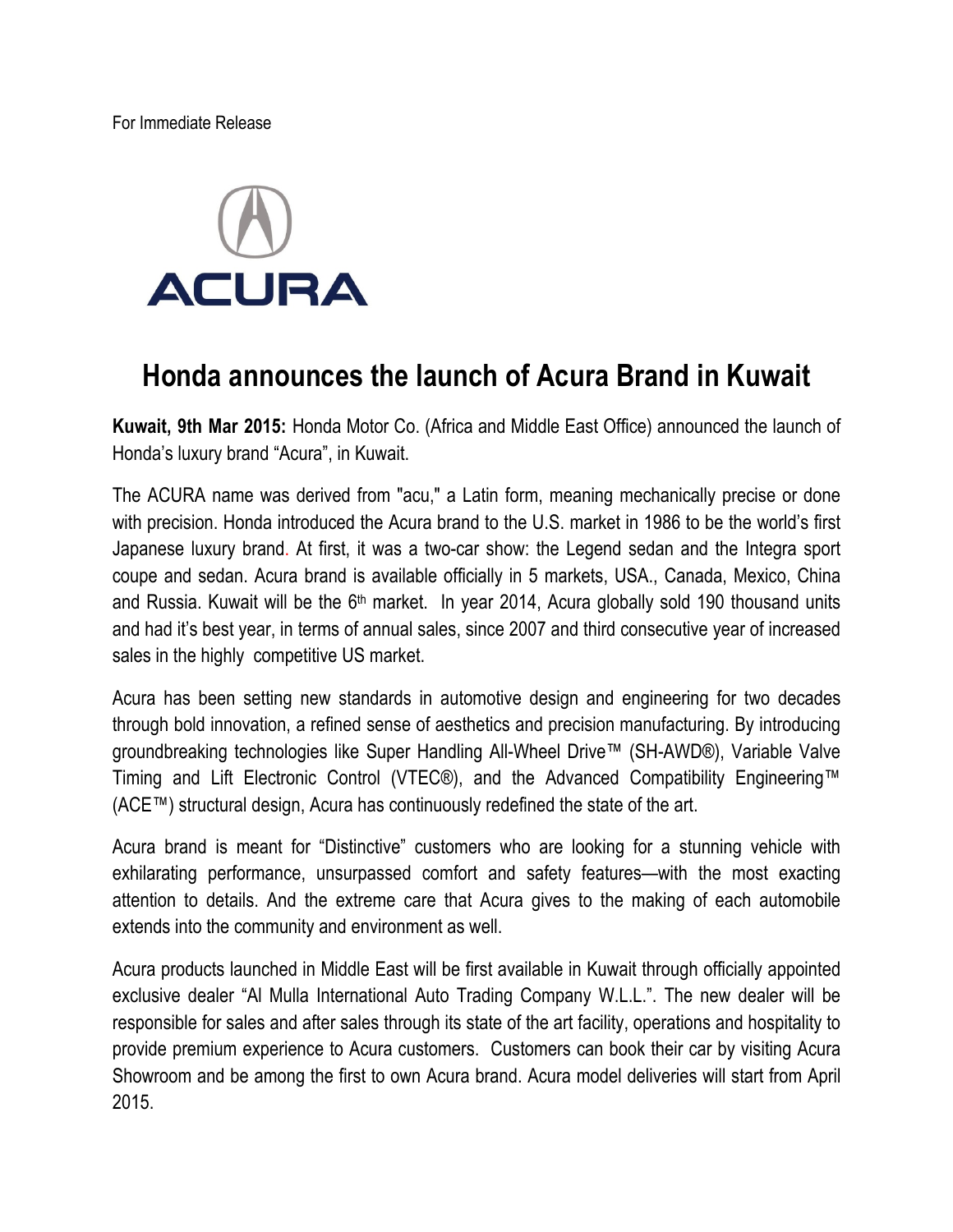**2015 Acura MDX:** The 2015 MDX is the third generation of Acura's seven-passenger luxury performance SUV, the first to be developed from the ground up using an all-new, purpose-built platform (body and chassis) fully optimized for the needs of today's luxury SUV buyers.

The new MDX harnesses a host of Acura signature technologies to deliver on Acura's product direction of "Synergy between Man and Machine", and to offer higher levels of luxury, silence, comfort and prestige in a vehicle that performs "at the will of the driver" with intuitive control and exhilarating dynamic performance.

Developed on the image of an "Executive Family Jet," the 2015 MDX is sleek and refined, prestigious and powerful, and designed to deliver on the unique performance and functional needs of the luxury SUV driver and passengers. In designing the new MDX, Acura engineers focused on three core values: class-leading fuel economy ratings; new levels of prestige and luxury comfort; and top-level safety performance. At the same time, they sought to further enhance the MDX's dynamic performance while maintaining its core appeal – the family-friendly, seven-passenger cabin and nimble, mid-size SUV exterior size and appearance.

## <Powertrain>

The 2015 Acura MDX is powered by an all-new direct-injected 24-valve 3.5-liter i-VTEC V-6 engine with Variable Cylinder Management™ (VCM™), producing 290 horsepower and 355N-m of torque. The MDX's engine architecture is shared with two racecars that recently finished First and Second in the LMP2 class at the 12 Hours of Sebring endurance race in the American Le Mans Series (ALMS). Employing a 6-speed automatic transmission with Sport Mode and Sequential SportShift Paddle Shifters, the new MDX will be offered Super Handling All-Wheel Drive™ (SH-AWD™) featuring Acura's new Agile Handling Assist technology.

## <Body and Styling>

The new MDX boasts of an "Executive Aero Sculpture" exterior design that lends it a sleek, tailored and sophisticated appearance. The aerodynamic body design – refined by engineers in a new wind tunnel at the company's Ohio R&D center – helps the MDX achieve an improvement in aerodynamic efficiency, making it one of the most aerodynamic and fuel-efficient luxury SUVs on the road.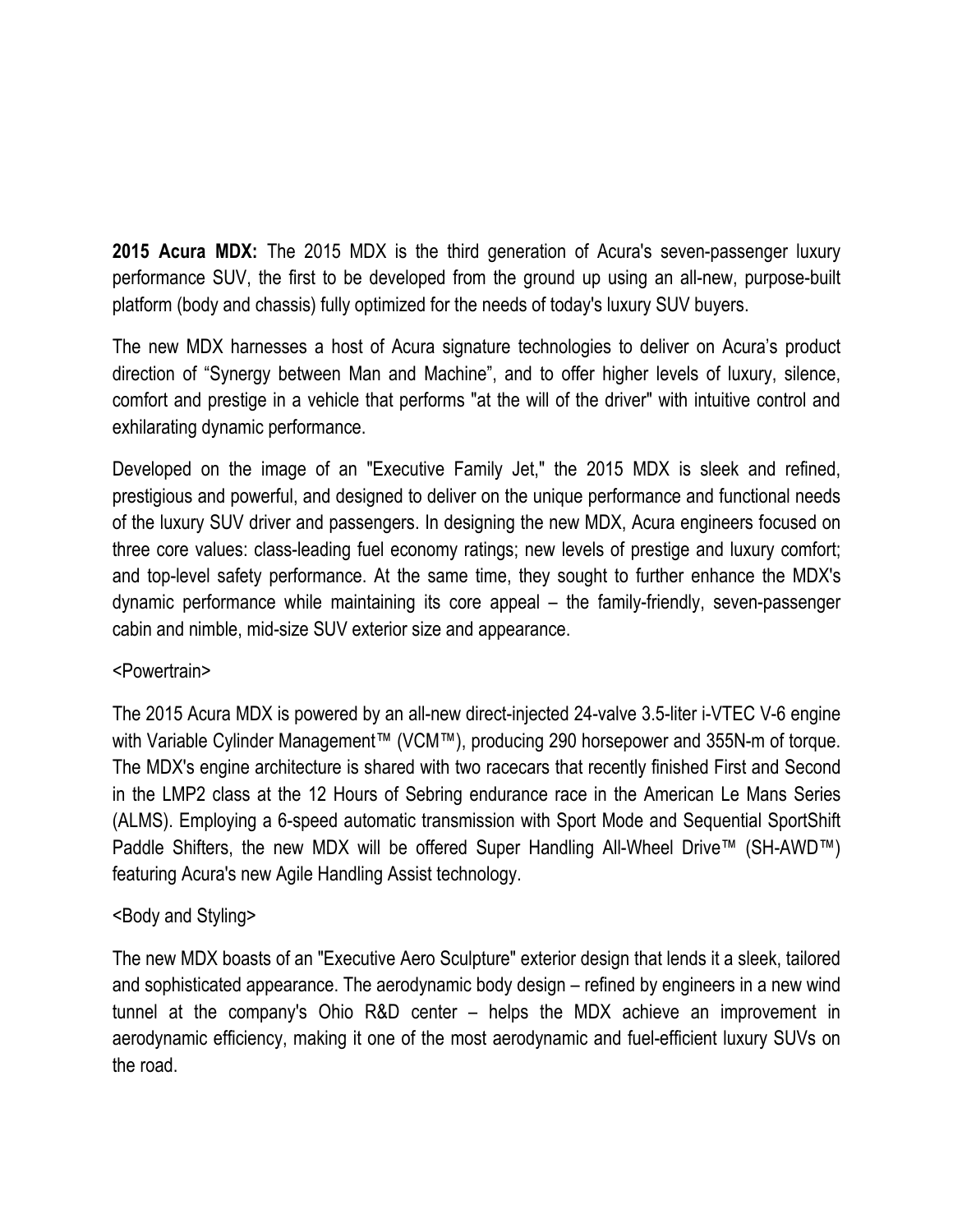The 2015 MDX also takes a big step up in luxury comfort and silent interiors. The MDX's dynamically tuned platform, more airtight body and triple path isolated dampers, along with the use of new sound-deadening materials, such as acoustic glass and expanding body sealers, and Active Noise Control technology, make this the quietest and most composed MDX yet.

#### <Interior>

Equally adept at carrying adults and children, the new MDX boasts a luxurious and versatile interior. With a single press of the illuminated One-Touch Walk-In button, the second-row seats automatically fold and slide to their forward-most position. The second-row seats now features a four-position recline and a new Extended Slide capability that provides six inches of total fore-aft seat adjustment for optimal balance between second- and third-row legroom. Rear cargo capacity is also improved and includes a new under-floor storage area.

Up front, there is a 10-way power adjustable and ventilated driver's seat and an 8-way power adjustable and ventilated passenger seat. The MDX also addresses a major shortcoming of many luxury SUVs – available front-seat storage space – with a spacious new center console that can accommodate a purse, laptop case, or a pair of iPads®. The MDX's luxury quotient is further boosted by its interior appointments, including premium leather-trimmed interior, silver plated accents, LED overhead and cabin accent lighting, along with new luxury features, such as Smart Entry, second-row sunshades, and auto-linked air conditioning and climate-controlled seats.

## <Acura Signature Technology>

In addition, the 2015 Acura MDX harnesses a range of Acura signature technologies, such as Acura Jewel Eye™ LED headlights and more powerful Acura/ELS Studio premium audio system.

The 2015 MDX offers a host of innovative driver assistive and visibility technologies, including a Multi-Angle Rearview Camera, Adaptive Cruise Control (ACC) with Low-Speed Follow, Blind Spot Information (BSI), and Collision Mitigation Braking System (CMBS).

#### <Safety>

The new MDX is equipped with a broad array of advanced safety technologies, including the next generation Advanced Compatibility Engineering™ II (ACE™ II) body structure, 4-wheel Anti-Lock Braking System (ABS) with Electronic Brake Distribution (EBD) and Brake Assist, Vehicle Stability Assist™ (VSA®) with Traction Control, and airbags (front, front side, driver's knee and side curtain with rollover sensor), as well as the available Forward Collision Warning (FCW) systems.

## **2015 Acura TLX:**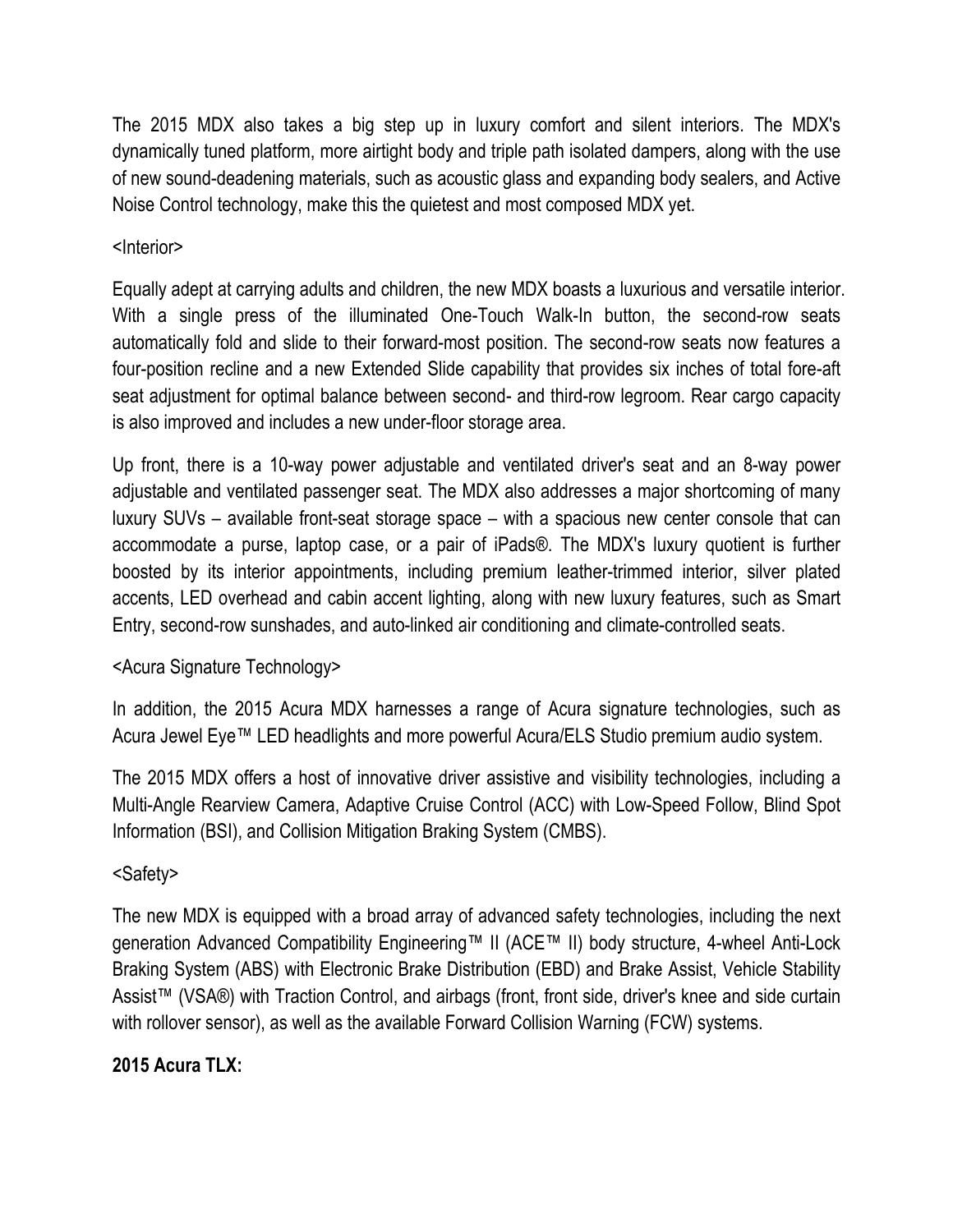The 2015 Acura TLX is an all-new midsize sports sedan. Developed under the theme of 'Red Carpet Athlete,' the all-new TLX is designed to deliver a unique and compelling blend of sportssedan athleticism and premium (red-carpet) luxury refinement, while delivering on Acura's product direction of "Synergy between Man and Machine – characterized by vehicles that perform "at the will of the driver" with intuitive, exhilarating and confidence-inspiring driving dynamics.

To achieve its dual mission of even sharper sports-sedan performance and increased luxury refinement, the TLX employs a host of new technologies, including two new, high-output directinjected i-VTEC engines; two advanced new transmissions, including the world's first automotive Dual Clutch Transmission with torque converter; and the latest iterations of Acura precisionhandling technologies – Precision All-Wheel Steer (P-AWS), and Agile Handling Assist (AHA). These new technologies, in combination with its all-new body and chassis design, help define the TLX as the most dynamically advanced Acura ever produced; quick and responsive in sporty driving, stable and sure-footed in higher speed maneuvers, calm and quiet during long-distance cruising. TLX was also designed to appeal to a broader cross-section of luxury sports-sedan customers, with wider range of powertrain and drivetrain options. .

## <Design and Packaging>

The TLX's new chassis, powertrains and precision-handling technologies are wrapped in a lithe new exterior design with taut body surfaces, dynamically sculpted fender arches, and purposeful character lines.

Acura's signature Jewel Eye™ LED headlights, standard on all models, lend the TLX an advanced and bright-eyed appearance while producing superior down-the-road illumination. Its LED lighting theme carries through to the LED-accented side mirrors, LED taillights and LED license plate illumination.

#### <Interior>

The TLX's spacious five-passenger interior is designed and engineered to underscore the 'Red Carpet Athlete' development theme of the new TLX, providing a high degree of refinement, luxury comfort and technological sophistication while supporting an exhilarating driving experience. Highend premium elements include a soft-touch, one-piece instrument panel upper cover, and alloy and wood-grain accents.

TLX models featuring the new 3.5-liter V-6 engine utilize an advanced new Electronic Gear Selector, using an intuitive push-button array in place of a traditional gear lever, freeing up centerconsole space while presenting an advanced and futuristic appearance. All TLX models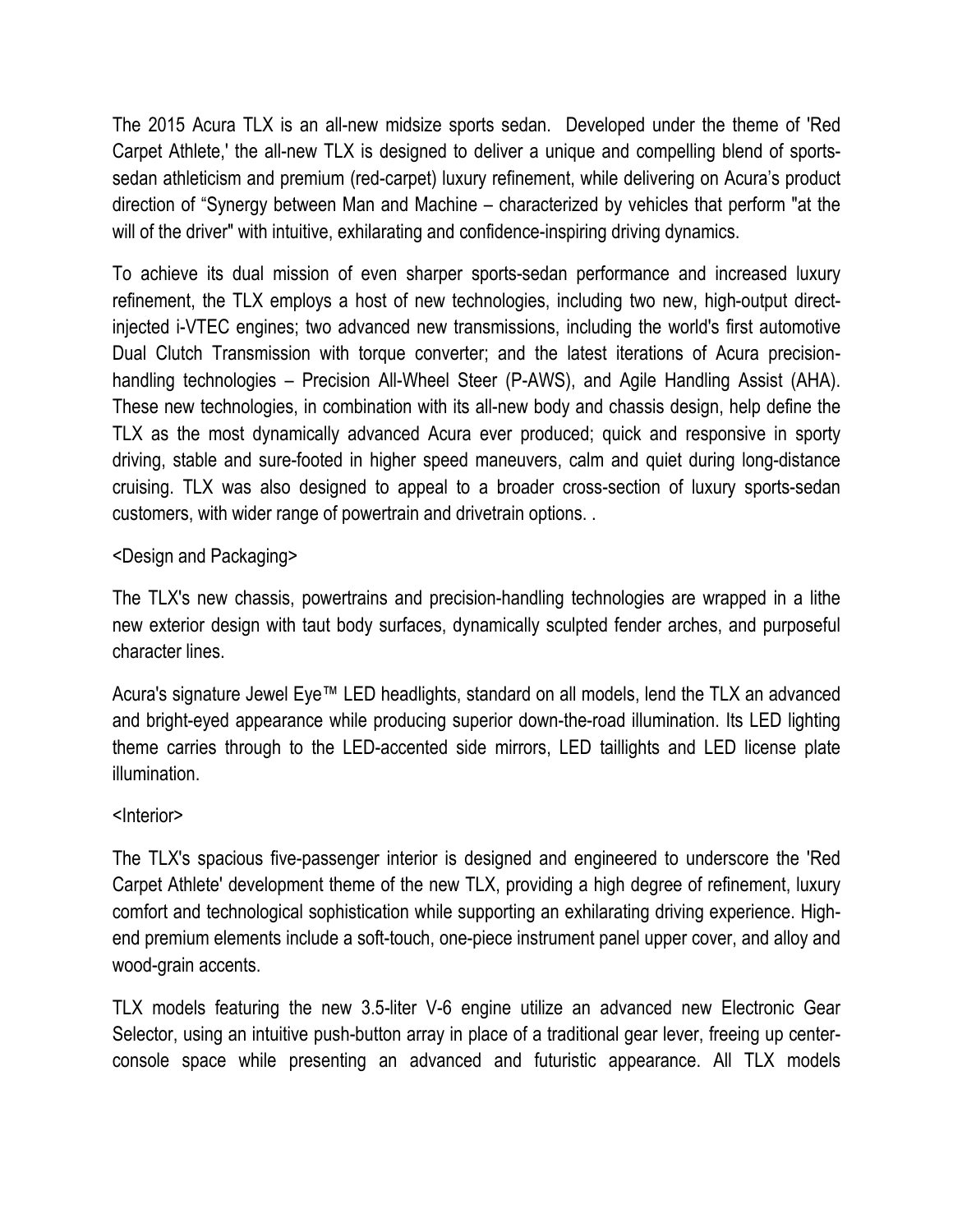incorporate an Electronic Parking Brake with Automatic Brake Hold, which, when activated, retains brake pressure when the vehicle is stopped, simplifying driving in heavy traffic or on steep hills.

#### <New TLX Powertrains>

At the heart of the TLX's athletic sports-sedan performance capabilities are two new powertrains, both utilizing direct-injection, i-VTEC valve trains with variable cam phasing, and low-friction technologies to deliver higher output and more linear and responsive power delivery, as well as to garner class-leading fuel-economy ratings.

The direct-injected 2.4-liter DOHC i-VTEC in-line 4, producing a peak 206 horsepower and 247 Nm of torque, is mated to an all-new 8-speed Dual Clutch Transmission (8DCT) with torque converter, the world's first transmission of this type to be paired with a torque converter. Featuring Sequential SportShift, closely spaced ratios, ultra-quick shifts and automatic rev-matching downshifts, the 8DCT gives the 2.4-liter TLX an aggressively sporting yet refined feel.

The direct-injected 3.5-liter SOHC i-VTEC V-6 incorporates the Next generation variable cylinder management (VCM II), with the ability to deactivate three of the engine's six cylinders, for improved fuel efficiency. The aluminum-alloy 24-valve engine produces a peak 290 horsepower and 355 N-m of torque. The engine is mated to a new 9-speed automatic transmission with wider gear ratios featuring Sequential SportShift.

## <Acura Precision-Handling Technologies>

TLX models, with either the 2.4-liter or 3.5-liter engine, come equipped with the latest iteration of Acura Precision All-Wheel Steer (P-AWS). P-AWS system was integrated into the fundamental chassis design from the earliest stages of development, allowing engineers to take full advantage of its independent left and right rear-wheel toe angle control to enhance overall handling precision, low-speed maneuverability and high-speed stability.

## <Safety and Driver-Assistive Technologies>

The TLX also advances Acura's reputation for delivering cutting-edge safety and driver-assistive technologies. The TLX is the first Acura vehicle to deploy a new cooperative monocular camera and millimeter wave radar system that expands both the fidelity and scope of the vehicle's roadsensing capabilities. This fusion of camera and radar technology underpins the TLX's available Collision Mitigation Braking System™ (CMBS) which can now provide enhanced car-to-car and car-to-pedestrian collision mitigation while also enhancing the capabilities of the Adaptive Cruise Control.